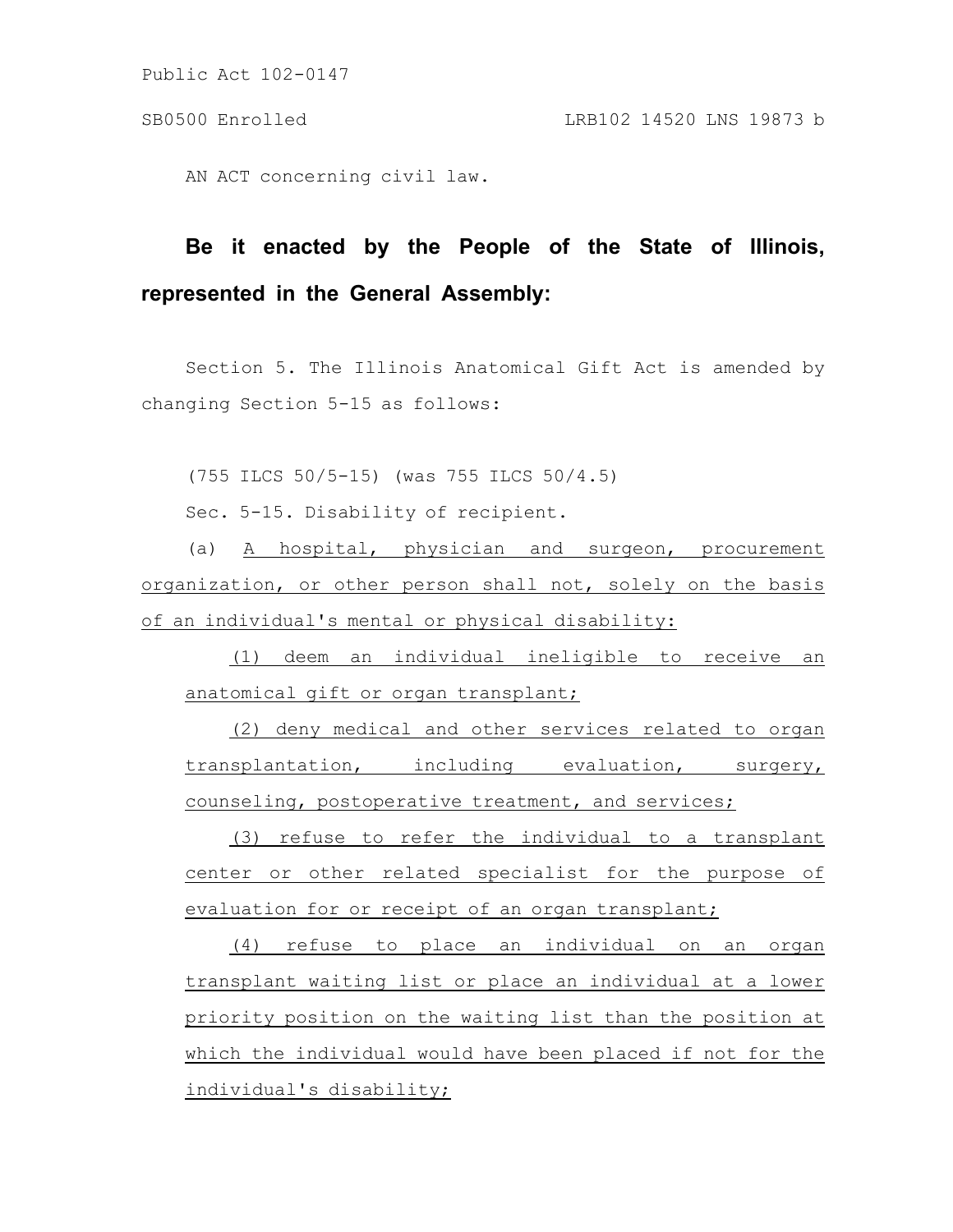Public Act 102-0147

(5) decline insurance coverage for any procedure associated with the receipt of the anatomical gift, including posttransplantation care; or

(6) if an individual has the necessary support system to assist the individual in complying with posttransplant medical requirements, consider the individual's inability to independently comply with posttransplant medical requirements to be medically significant for the purposes of subsection (a-5).

A covered entity shall comply with the requirements of the Americans with Disabilities Act of 1990 and its implementing regulations in making reasonable modifications to its policies or procedures in response to a request from an individual with disabilities regarding access to transplantation-related services, including diagnostic services, surgery, coverage, postoperative treatment, and counseling.

(a-5) Notwithstanding subsection (a), a hospital, physician and surgeon, procurement organization, or other person may take an individual's disability into account when making treatment or coverage recommendations or decisions solely to the extent that the physical or mental disability has been found by a physician or surgeon, following an individualized evaluation of the potential recipient, to be medically significant to the provision of the anatomical gift. No hospital, physician and surgeon, procurement organization, or other person shall determine the ultimate recipient of an